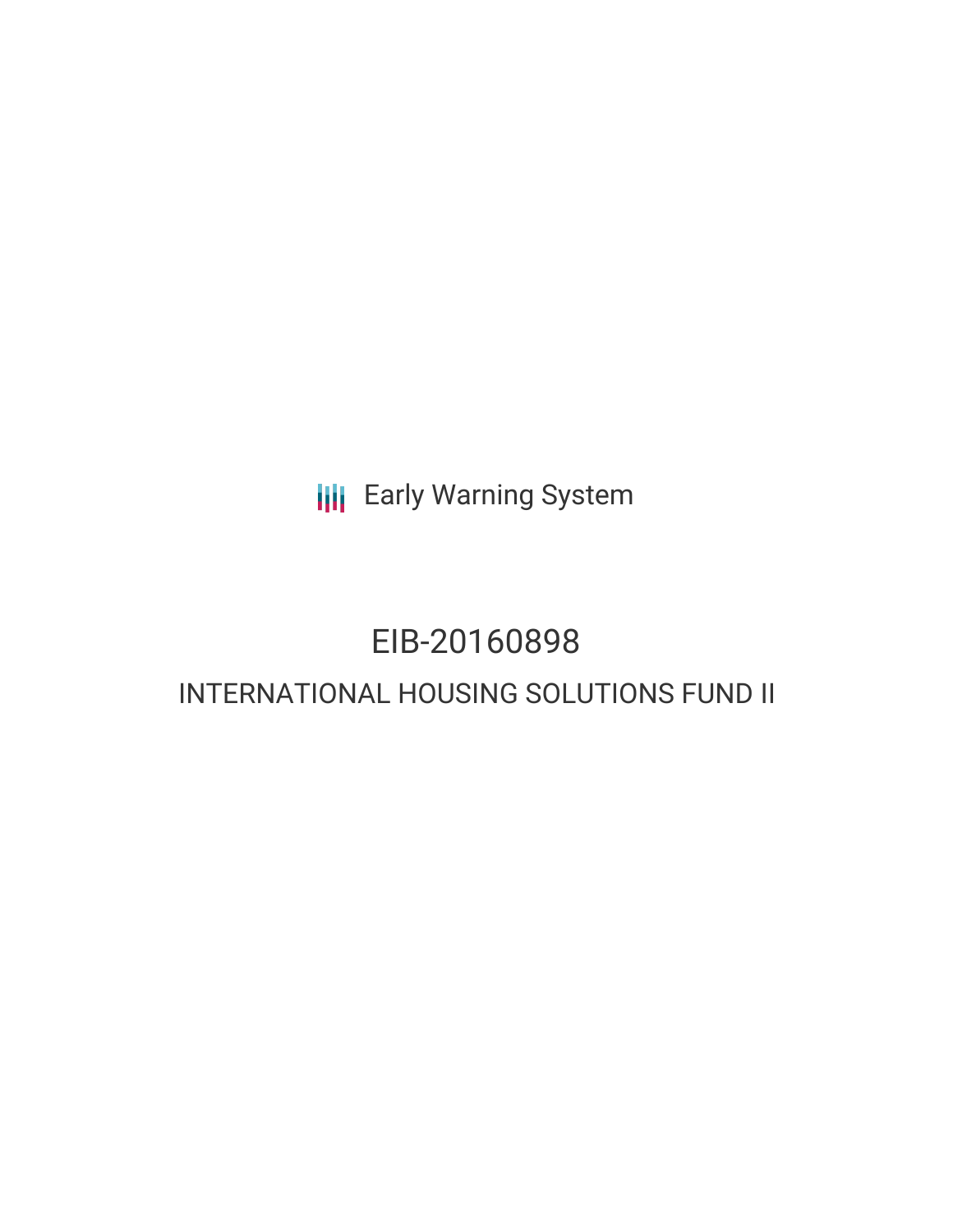

# **Quick Facts**

| <b>Countries</b>               | Botswana, Namibia                             |
|--------------------------------|-----------------------------------------------|
| <b>Financial Institutions</b>  | European Investment Bank (EIB)                |
| <b>Status</b>                  | Proposed                                      |
| <b>Bank Risk Rating</b>        | U                                             |
| <b>Borrower</b>                | INTERNATIONAL HOUSING SOLUTIONS (RF) (PTY) LT |
| <b>Sectors</b>                 | Construction, Infrastructure                  |
| <b>Investment Type(s)</b>      | Equity                                        |
| <b>Investment Amount (USD)</b> | \$20.00 million                               |
| <b>Project Cost (USD)</b>      | \$75.00 million                               |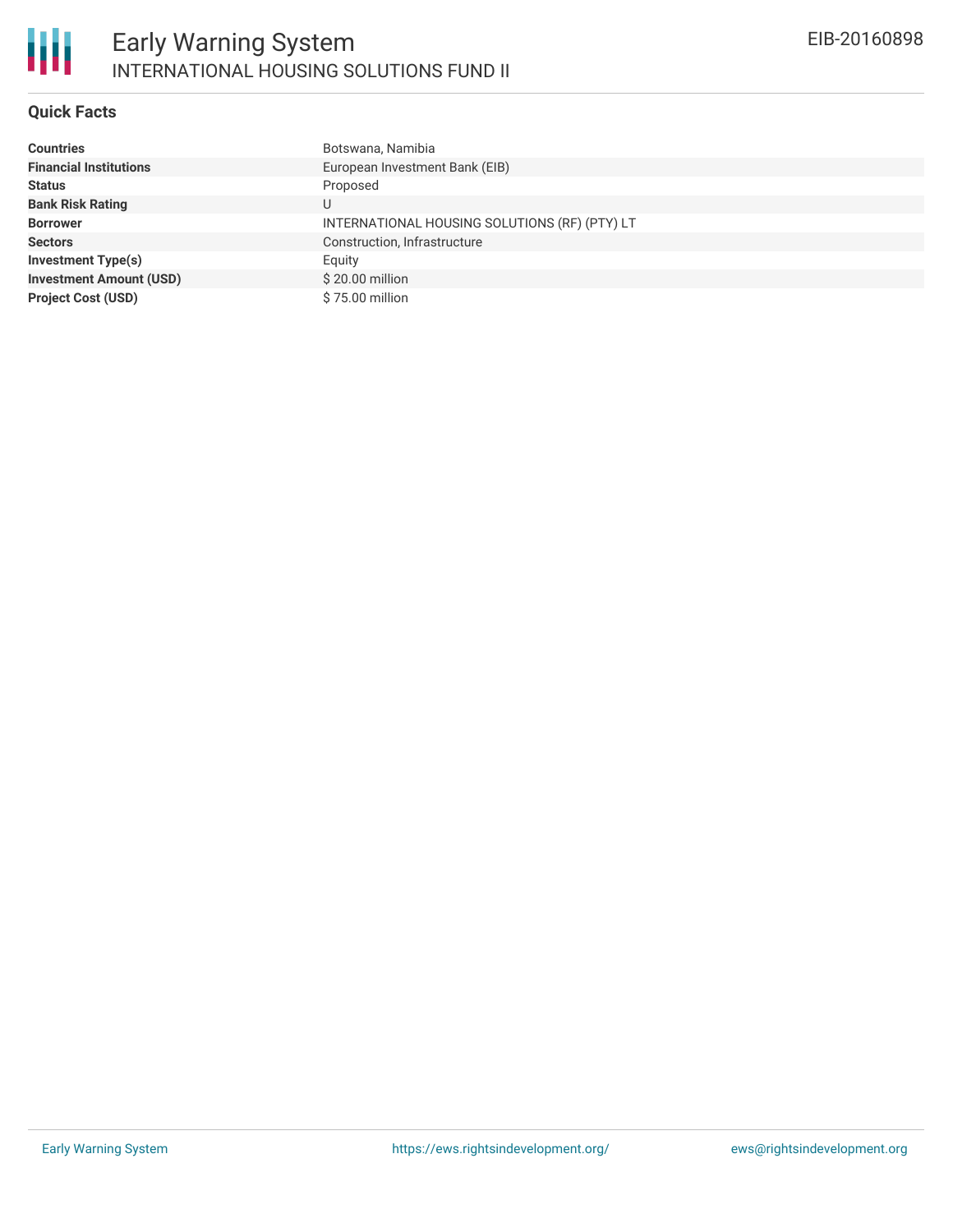

# **Project Description**

Equity fund for affordable and energy-efficient housing projects in Namibia and Botswana

The fund will focus on the acquisition and development of affordable residential resource-efficient green housing and support privately financed real estate in Sub-Saharan Africa with a focus on Namibia and Botswana.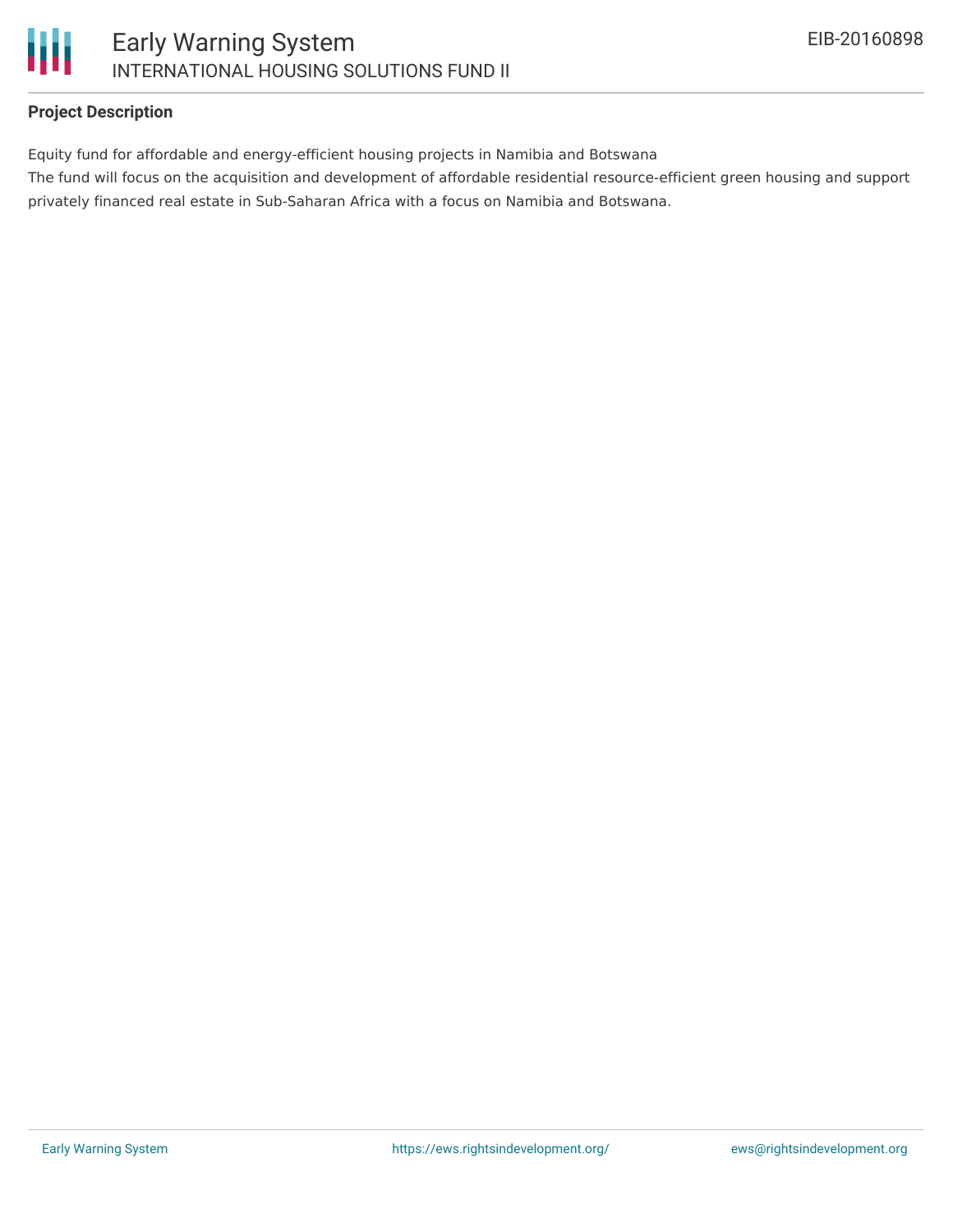### 冊 Early Warning System INTERNATIONAL HOUSING SOLUTIONS FUND II

#### **Investment Description**

European Investment Bank (EIB)